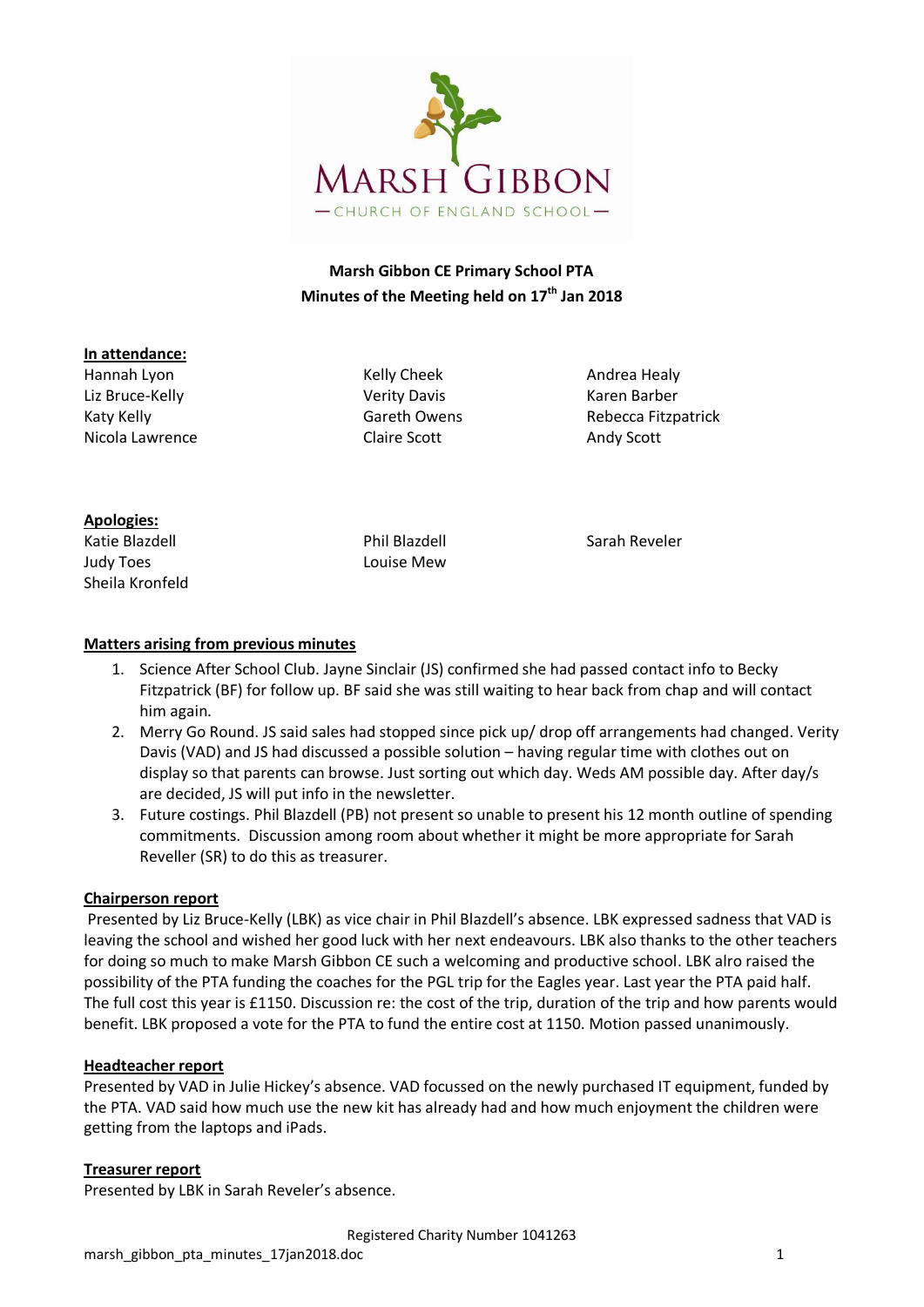Current balance: £15430.67 (but £7k for school IT kit still to be deducted). JS made point that some funding has been earmarked for specific activities (art show and library funding) so we need to make sure these amounts raised are only spent on those activities.

### **Laptops/tablets**

Gareth Owens (GO) gave an update on the new IT kit funded by the PTA including how the new kit is helping the children fulfil the national curriculum (specifically digital literacy, coding, digital citizenship). GO said the new kit has had a very positive impact on the school.

### **DataLoggers**

BF presented case for purchasing dataloggers, including a hand out and video. Discussion followed about how this new kit might be used and what benefit it would bring to classrooms. BF confirmed that the Ewelme Trust has agreed to fund a certain number of dataloggers, and she asked the PTA to fund additional dataloggers to make sure the school had enough kit to make an impact. Discussion followed about whether funding a c£500 bundle or c£1000 bundle is best. Consensus reached among the room that in principle the PTA would agree to fund dataloggers but unsure yet as to whether the c£500 or c£1000 bundle is the smartest purchase. Decision reached to wait until the dataloggers purchased by the Ewelme Trust are in use, then reassess with input from BF about how the new kit is being used, and how a PTA funded purchase could complement. Agreement to review data loggers in circa 6 months.

### **Future events**

### **1. School Disco**

Discussion about feasibility of running school disco during winter term, given numbers and possible inability to go outside if weather is bad. Cost of preferred school disco supplier is £140. Also need volunteers to run tuck shop, and a nominated paediatric first aider. Discussion about possible dates. Consensus among room to run a school disco on May 10<sup>th</sup>. No organiser yet identified. Volunteers needed.

### **2. Film night**

After discussion, Claire Scott (CS) volunteered to run the next film night on March  $16^{th}$  (3.15-5.15pm). But Claire will need at least 8 volunteers and child first aider to assist, particularly as there will be two films running. £5 each child, or £8 for 2, or 3 for £10.

### **3. Easter egg tombola – cup tombola**

Agreed to hold this again. No-one assigned.

## **4. Pig Roast - 6 th July**

Karen Barber gave update including: pig booked, DJ booked, inflatables booked, plan underway to cater for vegetarians. Only odds and ends left to do.

### **AOB**

## 1. Footy after school club

Nicola Lawrence (NL) brought up issue of availability of places in football afterschool club after one Butterfly pupil was unable to get place. Though the child in question has now got a place. VAD said she didn't think there was an issue as (at time of meeting) there was 1 boy on the waiting list for KS1 football club and 4 places on KS2 club.

### **2. Sponsored read**

GO mentioned that the School Council will soon launch its 'Read for Good' sponsored read to go towards books at children's hospital. With 20% going towards school books.

### **3. Dogs during pick up**

LBK raised point from concerned Marsh Gibbon resident about a dog being tethered to bench, some distance from school. Resident was worried that the (very friendly) dog might be at risk of being stolen. Discussion of school policy about not allowing dogs to be tethered directly outside school. Consensus among room to take not action as with plenty of people around, the risk of dog-napping deemed minimal.